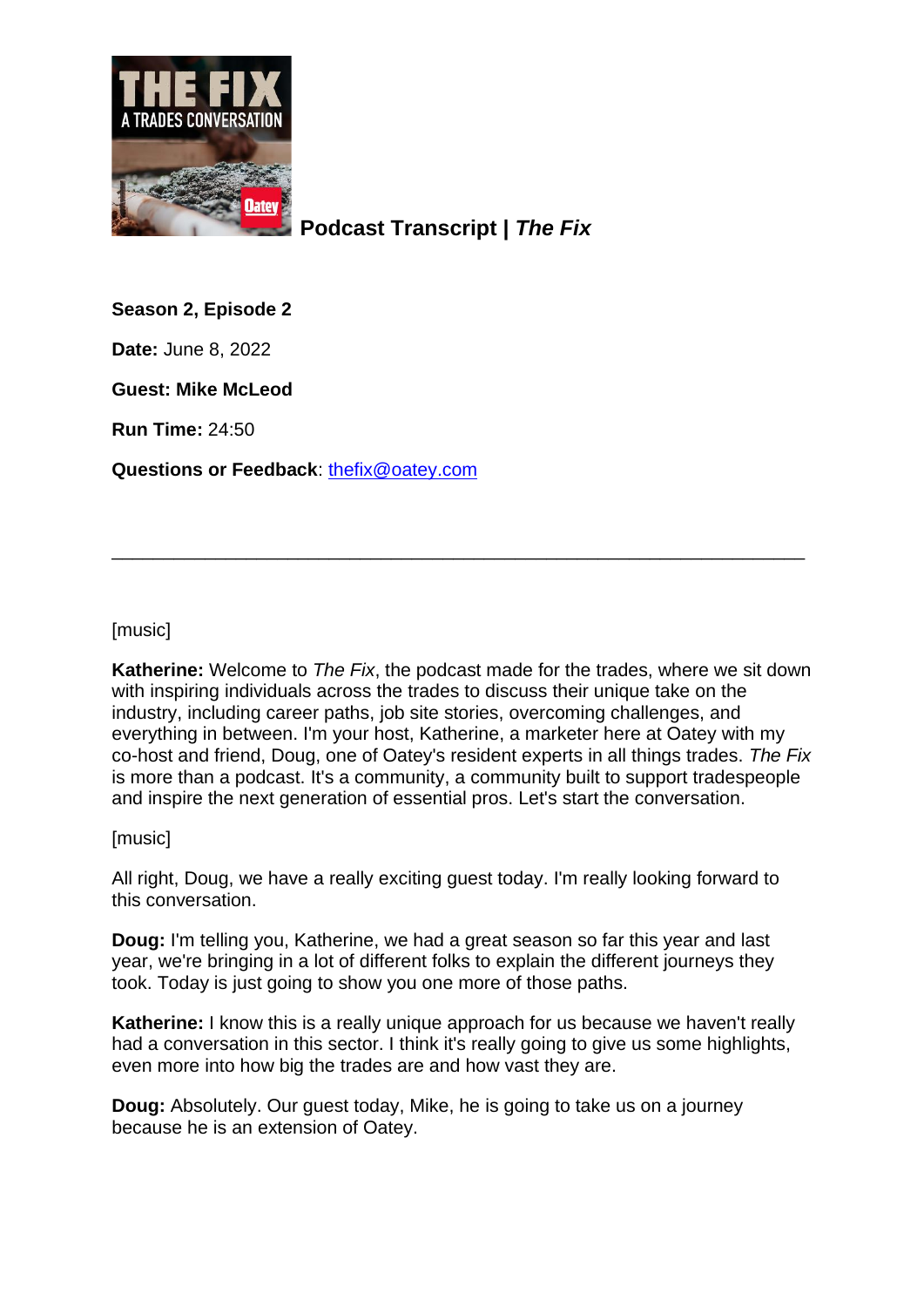**Katherine:** Yes, absolutely. Great lead-in. I want to introduce today, our guest, who is Mike McLeod, the owner and managing principal of Harry Warren of Georgia. Hey Mike, welcome to *The Fix*.

**Mike McLeod:** Hey guys. Good morning. Thanks for having me.

**Doug:** Ah, you're welcome. We're very happy that you were taking some time out of your busy day for us.

**Katherine:** Yes, absolutely. This is so fun. Mike, if you wouldn't mind let's go back. I'm sure it's only been a couple of years if you don't mind telling us your career journey and what you've been doing so far, and where you are today.

**Mike McLeod:** I've been in the business for 22 years. Like most, I went to college, I didn't really know what I wanted to do, but you needed to go to college. Coming out of that, I was looking at opportunities. Through school, did a lot of restaurant work, waiting tables, which is fitting for the sales industry where you learn a lot of different personalities. You learn multitask, but really looking for what that career path was going to be. Coming out of school, I had a close family friend that owned a manufacturer rep agency down in Florida.

Didn't really know what that was, didn't understand. Knew he was in the plumbing business but wasn't really sure what that day-to-day looked like. I asked him if I could come in and learn some business experience, as I was trying to find out what that next path would be. Came in and started doing some inside sales and learned what the manufacturer rep was in the plumbing business and really felt a big draw to the business. It was a really unique industry. It was a really fun variety of interactions that we got to deal with.

You had a very specific customer base that we got to focus on. Through that process, I worked inside sales for a couple of years, and then he had an opportunity where he was going to open up an agency in Georgia. I was offered to help come up and open up that agency. That's when we became Harry Warren of Georgia.

## **Katherine:** Oh, great.

**Mike McLeod:** Through that process, we merged with another company, brought on some additional people and we went through a rapid time of growth. We really just built the business up, really focused on the diversity of our sales force. We were commercial and residential, showroom and it really just grew from there. We managed that operation for him for 10 years and then the other manager and myself, we got the opportunity to buy the business in 2013. I've been the owner of Harry Warren of Georgia since that time.

**Katherine:** Oh, how exciting. What a great path to go from being boots on the ground. You can literally say to your associates, "I wouldn't ask you to do anything I haven't done," because you have done everything from getting in and hitting the ground floor to helping stand up a new division. Which it sounds like that time that you were in Georgia was when they were booming as well. I can imagine.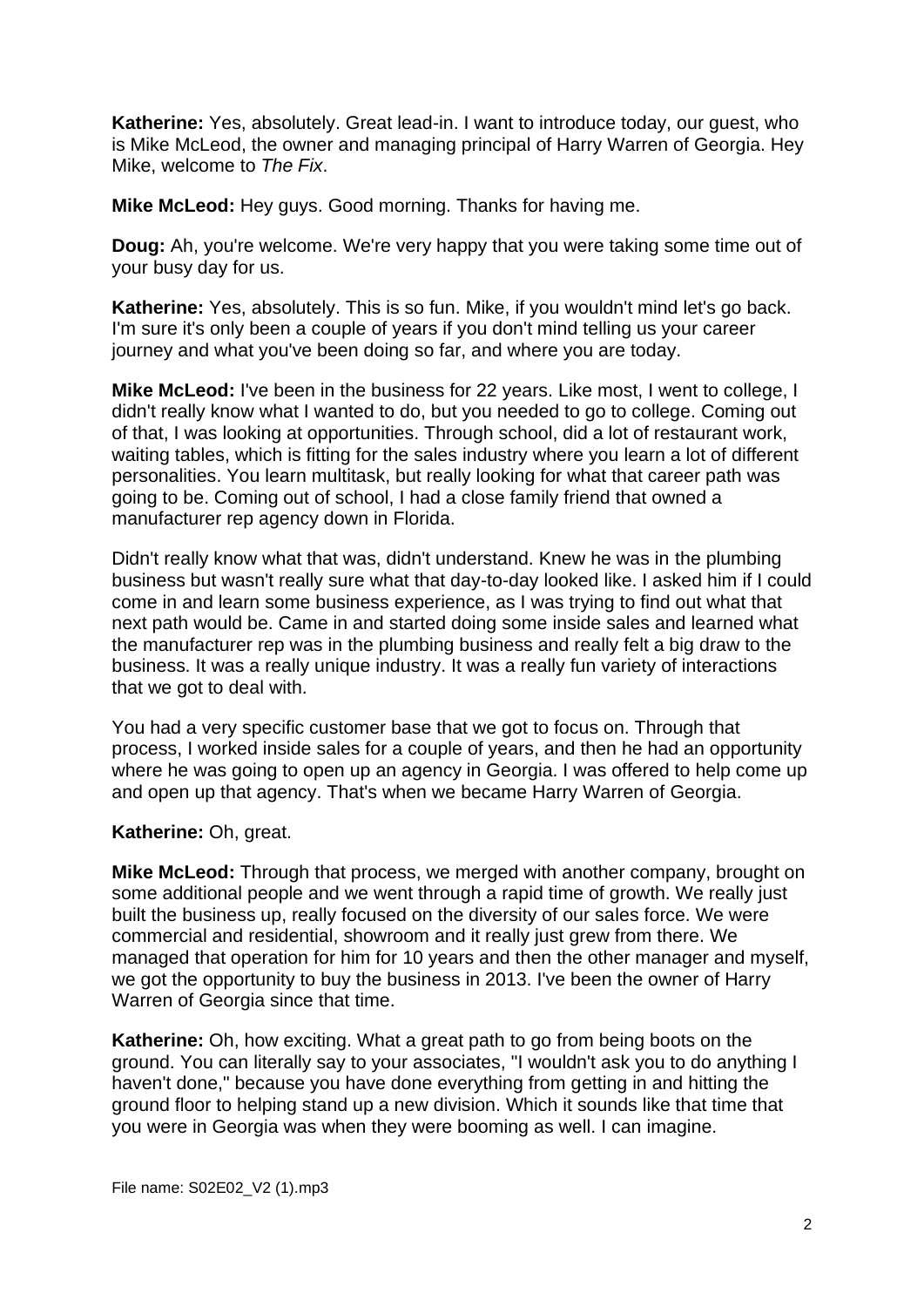**Mike McLeod:** It really was. Moving here in 2003, we got all the excitement of growing a business from the ground up. Really learning how to go out and create an identity from scratch as opposed to taking over a different business and a territory that had been around for 60 years. Really learning how we can be a unique atmosphere and an entity in the market. It was incredibly rewarding and it's been an amazing ride. We went through the 2008 and had to learn really what the bad times look like and what you got to do to succeed and keep the doors open.

Then we came out in 2013 when we took over ownership and really learned how to manage a growth time in the business. How we used that time to diversify our business, add to our sales team, and really provide companies like Oatey the best opportunities we can in the market.

**Katherine:** Which is really cool.

**Doug:** I have a question. Oatey as we seek out our reps, we are obviously looking for the best of the best. There is no second best when we're finding reps.

**Katherine:** You got it.

**Doug:** Mike and his team, obviously are some of the best. One of the questions I have, we talk about diversity, what process do you go through, Mike, when you decide what products you would like to rep?

**Mike McLeod:** That's a great question. What it is, is when we look at it, rep agencies is built on different layers themselves. We have an inside sales team, we have an outside sales team and then you've got your owner and management level. What we take with the manufacturers we partner with, are what is their direction and opportunity for growth in a market. Is it a mature market where manufacturers are just trying to maintain their share? Or is there a lot of upward mobility if we put the right strategies and people in place.

Through agencies like ours, when we're looking to grow, that's why we don't just have a residential focus. We don't have just a commercial focus. We are looking to have the most robust sales force for a company like Oatey, that's looking to grow themselves. It's not just with, "Hey, here's new products for residential," which they do great at. It's how does Oatey go out and expand into a commercial. How does Oatey look at new products through acquisitions and innovations to expand into the showroom in the design segments?

From that, as we look at growing, we look at opportunities with our partner manufacturers of their growth strategies and opportunities for the long term.

**Katherine:** That's great. I even want to take just probably a step back and for maybe some of our listeners who don't know or understand what is a manufacturer's rep. Where do you play in between the manufacturer and that engineer, the architect, the plumber? Can you talk a little bit about how that is such an important role and what a manufacturer rep is and does for vendors and also the trades?

File name: S02E02\_V2 (1).mp3 **Mike McLeod:** It's really that conduit in between the two. What we are is an extension of the manufacturer's salesforce. We're their eyes and ears and voice out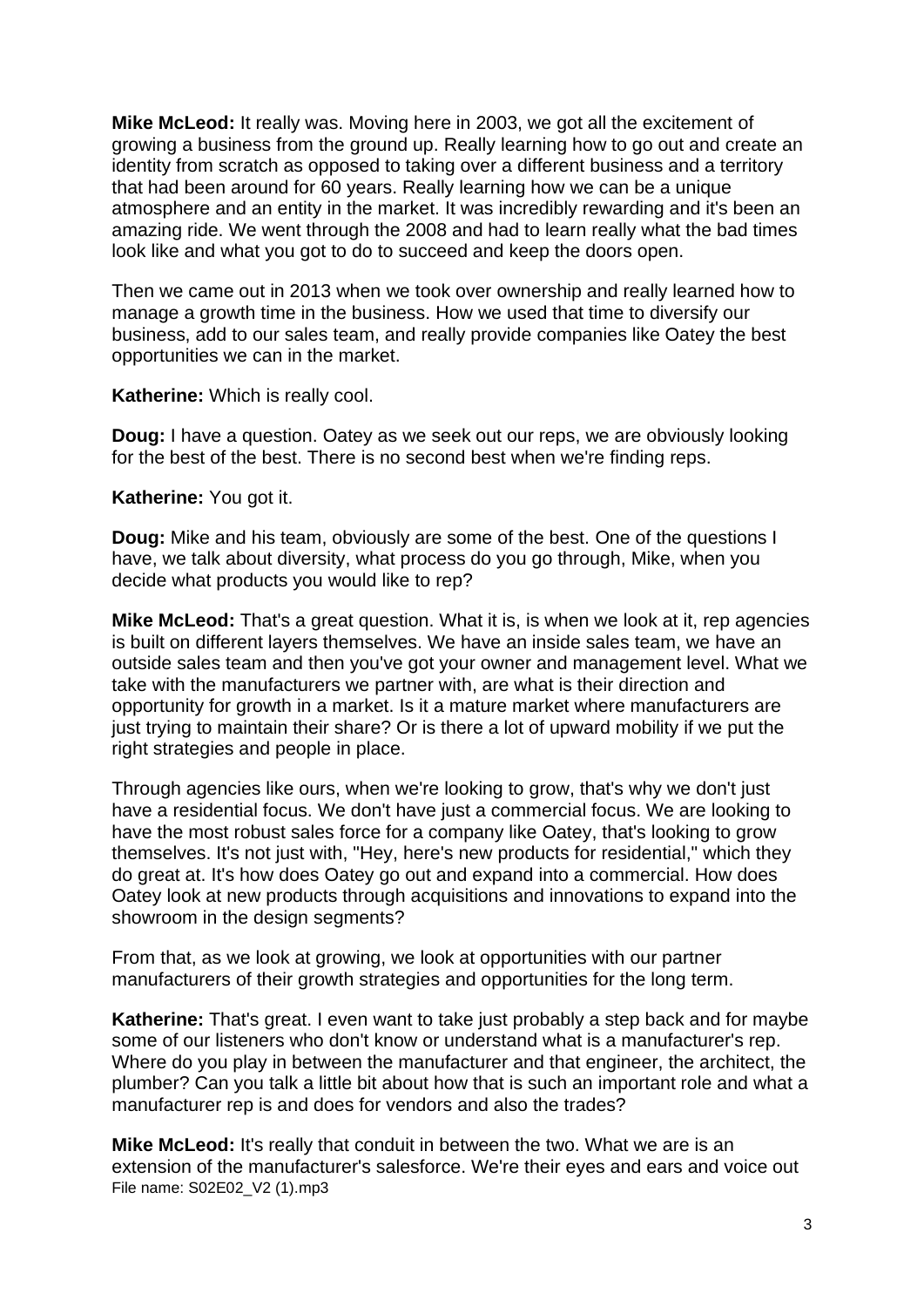on the street based on where their needs and goals and new products are but we're also bringing the information back from the field. We've all seen manufacturers that may bring out a product and they've done all the development in a back room but they haven't gotten that VOC voice of the customer.

What we should be doing is helping provide that information, bringing back in that contractor engineer wholesaler perspective of where the needs are, and make sure we're developing around that.

## **Katherine:** Sure, yes.

**Mike McLeod:** Those interactions we have daily with our sales team, their daily routine, and opportunities look like calling on a wholesale distributor for our partnership. Make sure we have the right products and support in the market. We're calling on contractors, doing trainings, doing the pull-through, jumping through hoops to make sure we're helping them problem-solve especially in today's environment when the supply chain is so stressed. We're calling on engineers and architects from the specification side.

Making sure we have the prioritization of being listed or basis of design. We're calling on builders. We're calling up school facilities where we have a lot of different touchpoints that all funnel back into what we call the demand creation process. We're not just a sales team. We're not just trying to make a quota, trying to sell you an order and move on. We're trying to make sure that we're creating demand in the market for Oatey. So that when that customer has a choice based on all the options given that they come with Oatey based on these support mechanisms we're outperforming.

**Doug:** That's fantastic. You know what? I always try to think of the perfect question that I want to ask each one of our guests. I've been really dwelling on this one question.

## **Katherine:** All right. Let's hear it.

**Doug:** Mike's going to be able to drive this home for us, okay? Mike, one of the things that we talked about all last season and this season, are what are the multiple opportunities in the plumbing industry? A lot of folks think, "Okay if I enter the plumbing industry, I got to be a plumber." What we're trying to show our audience is the fact that there's a lot of different avenues in that plumbing. Now being a wholesaler, can you explain to us all the different trainings and visitations. How many hours you guys spend learning plumbing systems.

What I feel is if that person out there in our audience doesn't necessarily want to be a plumber, he can stay within the industry. Go the path that maybe you and your team have gone, but utilize a lot of that knowledge from the plumbing industry itself. Learn about rough ends, learn about code, learn about reading prints, that type of thing. You don't just deal with the wholesaler. You're an extension, like you said, of the contractor, the architects, the engineers, you run the whole gamut. How do you go about your training and getting your real-life experiences out there?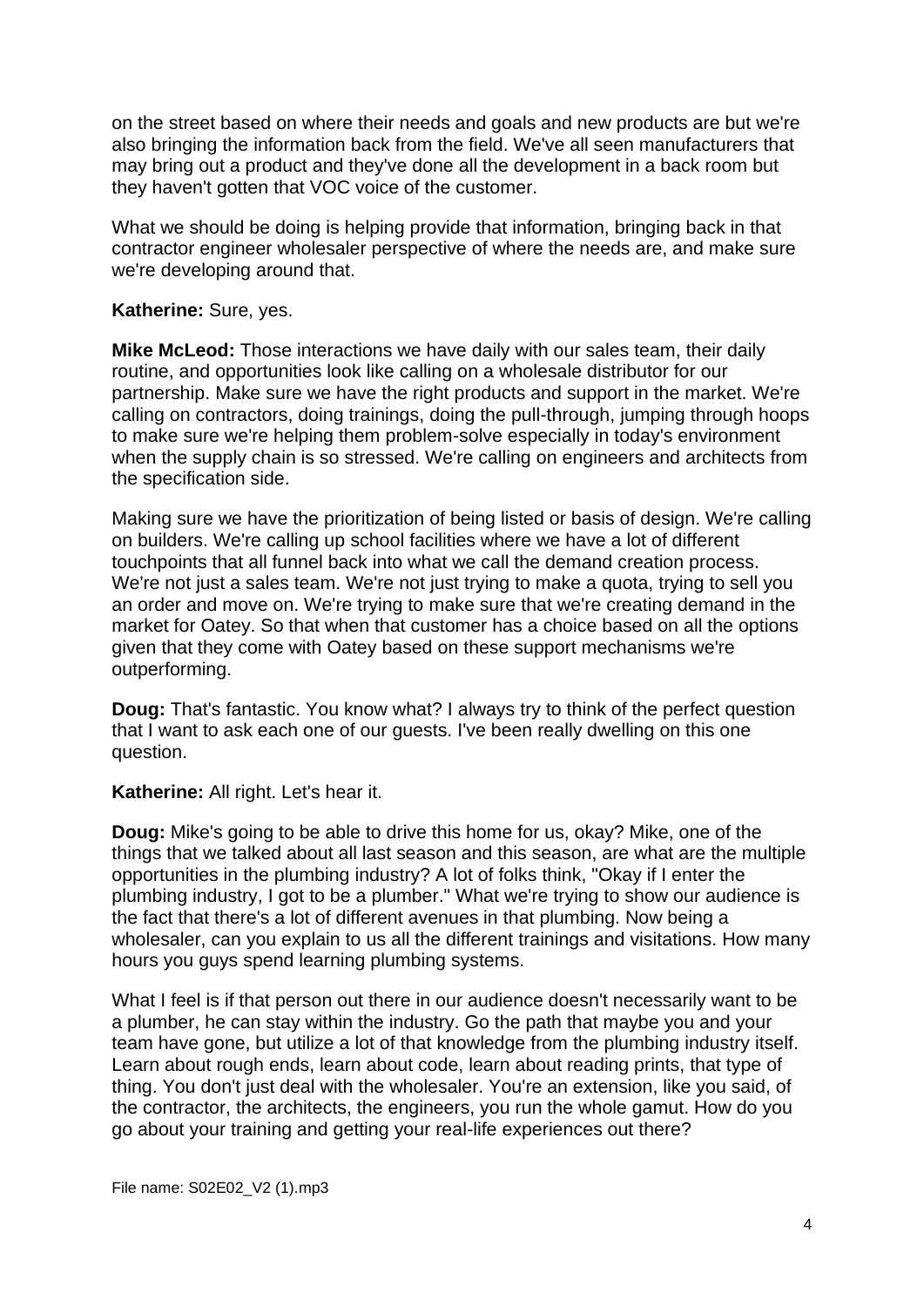**Mike:** That's perfect and that's a lot of what we've done. I think if there's something y'all can look at as a recurrent theme in all your episodes, it's really that emphasis on training. Getting that end-user with product in their hands and the familiarity that gives that long-lasting loyalty to a brand like Oatey. What we do is at all those levels, Doug, we go through and we'll do training at the contractor shop. We'll bring people to our office where we have a training center and certainly Oatey's got a top-notch training center up there for a factory visit.

There's not a lot of guys that can say they've done a solvent weld class next to a lot of others where we'll go through and do a pressure test afterward and create a little competitive atmosphere. That's something that they will always remember after visiting the factory in the facility and really make sure that we've got that built-in. All those areas, it is in such demand through the trade associations, through PHCC, through the ASA for the American Supply Association.

There is such a focus on providing resources to our customers and to our partners that allows us to go and make sure that we are hands-on and face to face and providing that education. We do it every day, every week at every opportunity we can get.

**Doug:** I've had exposure to Mike and his team in certain situations. I can tell you that Mike and his team, want to understand plumbing. They don't just want to sell a part. They want to know how that part works. They want to know how people misuse that part and then they want to be problem solvers as an extension from Oatey. They're technically technical technicians of plumbing, without actually touching the plumbing.

**Mike:** Exactly. Right. We have multiple, salespeople on our staff that have come from a wholesale background and have come from a contracting background so they've got those real-world experiences. They've got that familiarity built-in and making sure when we're in front of a contractor class, whether it's new construction or service, we can go through and empathize with what they come across. Also make sure we're going through a best practice of what we're seeing from any of our manufacturers and really get that hands-on, feel for it.

**Katherine:** Mike what would you say kind of sets your agency and your group apart from the others? What do you think you do a little bit differently or something that really allows your growth and your success to happen?

**Mike:** I think there's a couple of foundations for that. Part of it is really the diversity of our group. From a technical aspect, we've got members of our group that are absolutely dedicated and focused at the commercial segment. We've got groups that have a great background on residential and commodity-type products for where their focus lies. Then you've got to showroom-specific personnel that understands that. What we're not trying to do is make one person wear multiple hats to where they have to go in because we're so diverse today.

So are our manufacturers on what we're trying to provide support, that you can't have one person, one-size-fit-all. We need to have those resources in-house that provides them the ability to get the support they're looking for in a very specific manner. From that, we also really dive deep into the way that we go out and we

File name: S02E02\_V2 (1).mp3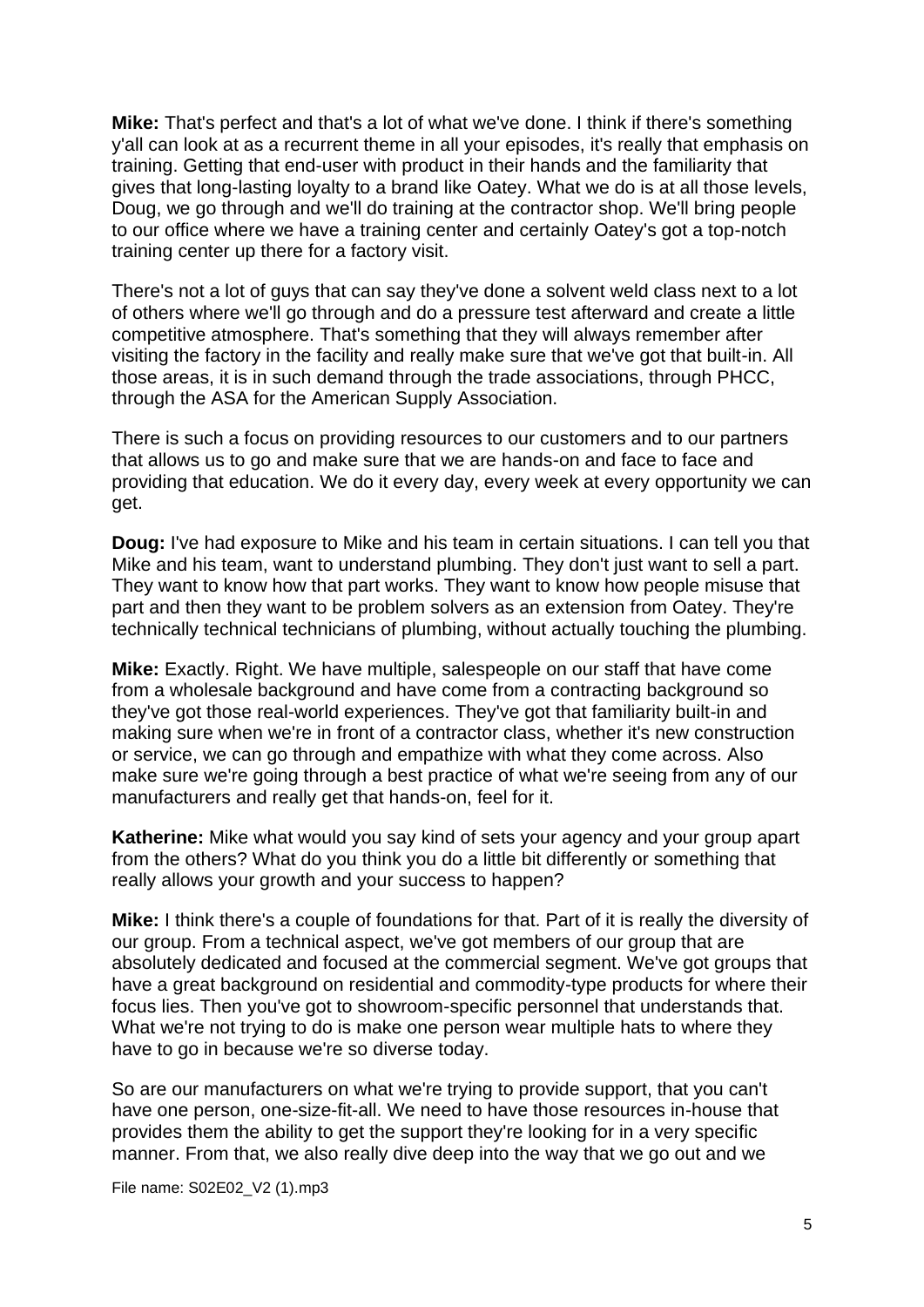communicate. Today is more about solution selling because of the supply chain, because of the volume that's being demanded right now. Instead of saying, "Hey, we don't have that product right now. It'll be three to four weeks," cetera.

"Hey, here's something that will work because of X, Y, and Z. Here's something, if you need it now, we feel like we can go out. Train your group on and make sure we're giving you a solution within your needs."

**Katherine:** That's so key right now, especially in the market that we're in which we're probably going to be in for a while of just how to continue to do that solution-selling. What do you think is the most rewarding part of your job?

**Mike:** I think it really is the variety of what we get to experience like others, I knew that we did, I didn't want to come to a job every day and just sit in a cubicle and do the repetitious routine.

## **Katherine:** I second that.

**Mike:** We get a lot of great variety from face-to-face human interaction. It could be making sales calls at a customer's shop. It could be bringing them up for a factory visit. It could be the trade association type counter days, and events that we get to do. A lot of variety built-in is amazing. One of the other things, when I got started was going out and making sales calls with some of the veteran sales guys and realizing from the start, when we went into a customer's shop, these were friends. These weren't making a sales call and moving on to the next.

These are guys that talked about their families talked about the ball game before we really got into any kind of product. Now that I've been into it for 22 years, you really stop and appreciate those relationships that we've built. I think that's probably one of the most amazing parts of this segment, is, it is all predicated on relationships. It is about people buy from who they want. They do have some decisions on what direction. It's usually people buy from who they know, and those relationships are the foundation of what we do in this business.

## **Katherine:** For sure.

**Doug:** I'm going to add to that. It's not only who Mike it's who you trust. Here's the thing, I can go to Best Buy today and I can buy something from a salesperson, and guess what? I just made a visit. When I buy something from one of our reps, I'm creating a relationship. I'm trusting that they're going to sell me the best products in the industry that are offered through my wholesalers. If I have a problem, I know that rep is there for me. He's not just there to sell me an HDMI cord today.

**Mike:** It really is. It's all about credibility. That should be where it starts, every conversation is making sure you're the credible resource they can rely on. Most of this is not about if things go wrong, but when, and are you there to help support them through that process. Don't give them a quick answer. Don't give them a bad answer, give them the right answer. Make sure that they know that you're there to support them based on all those factors involved.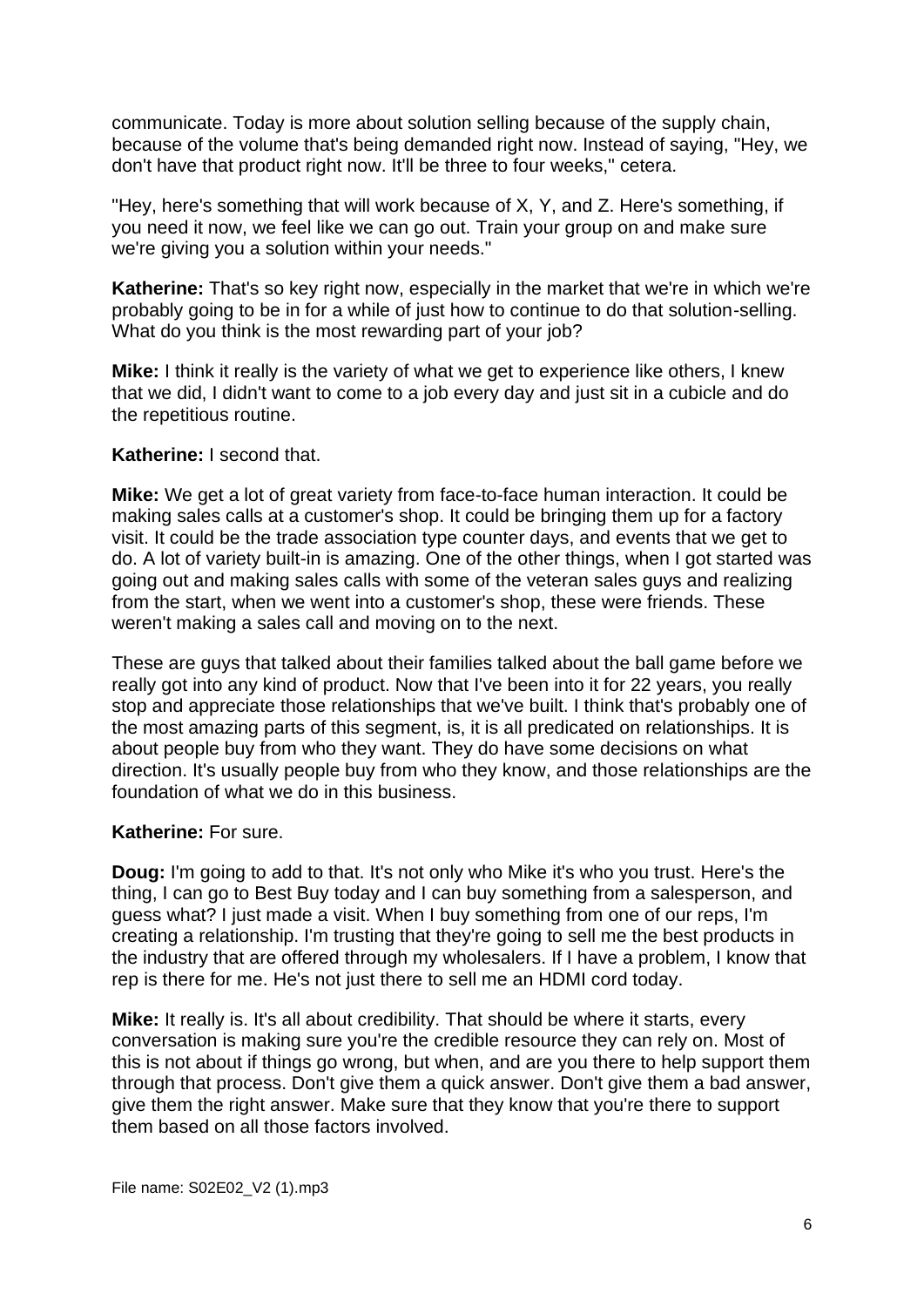**Doug:** It's like anything in life as a contractor, Mike, when life was good, I never talked to you but I wanted to know that if life went bad for me on a project or something I had somebody to help walk me through the process. Help stand by me,-

**Katherine:** He had your back.

**Doug:** -give the guidance. Absolutely, he had my back. You know what, you and your team emulate that. That's what's so special about you guys.

**Mike:** It really is. Today more than ever, like you mentioned, it's a hard environment, even though the demand is so high. It's great but it is tough because of all the variables in the market right now. Between what products are available, what quantity, what transportation issues get thrown at us. It is about what do we do to insulate some of those day-to-day issues? How do we go to bat for our customers and our manufacturers to smooth the process and make everybody feel at least like they're being helped to the best of our ability?

**Katherine:** One of the questions that I had for you was to talk through some of the common misconceptions about sales reps that you hear and just that, "Oh, they're just salespeople," or, "Sales crews are easy." I was going to have you answer it but I think you've really told the story very well through your communications today. Of just all the different variables and the challenges and the wearing multiple hats and sometimes selling sometimes solution-based. Sometimes you're there to help figure out a problem.

Is there anything that you'd want to summarize that you really want to tell people about the career within being a manufacturer's rep and in that sales function?

**Mike:** Really, it's an amazing segment to be in because we get to really advocate for our manufacturers. We get to make sure that their vision and needs are implemented in the market. We get to pull those relationships together and use all those years of building that credibility, building that product knowledge. Really go to bat for our manufacturers and our customers' needs combined. It's an amazing position to be in where we can really feel both sides of that business and make sure that the contractor, the wholesaler, the manufacturer are all getting the right product at the right place at the right time.

**Katherine:** That's great and I imagine in just from my experience with working with the team members, that there's a lot of tenures that happens on manufacturing website. There's a lot of legacy there and a lot of knowledge, which is so valuable as the market changes and the new products come on and codes change. To have that type of knowledge is probably pretty key too.

**Mike:** It is. We've got some great veterans and like other parts of the business right now, you really want to bring in some youth. You want to build a bench to make sure that we're taken care of. That product knowledge and that knowledge that some of those veterans, once they retire, we need to make sure we've brought in the youth and really absorb that. Take the best of those foundations and make sure that we sustain that.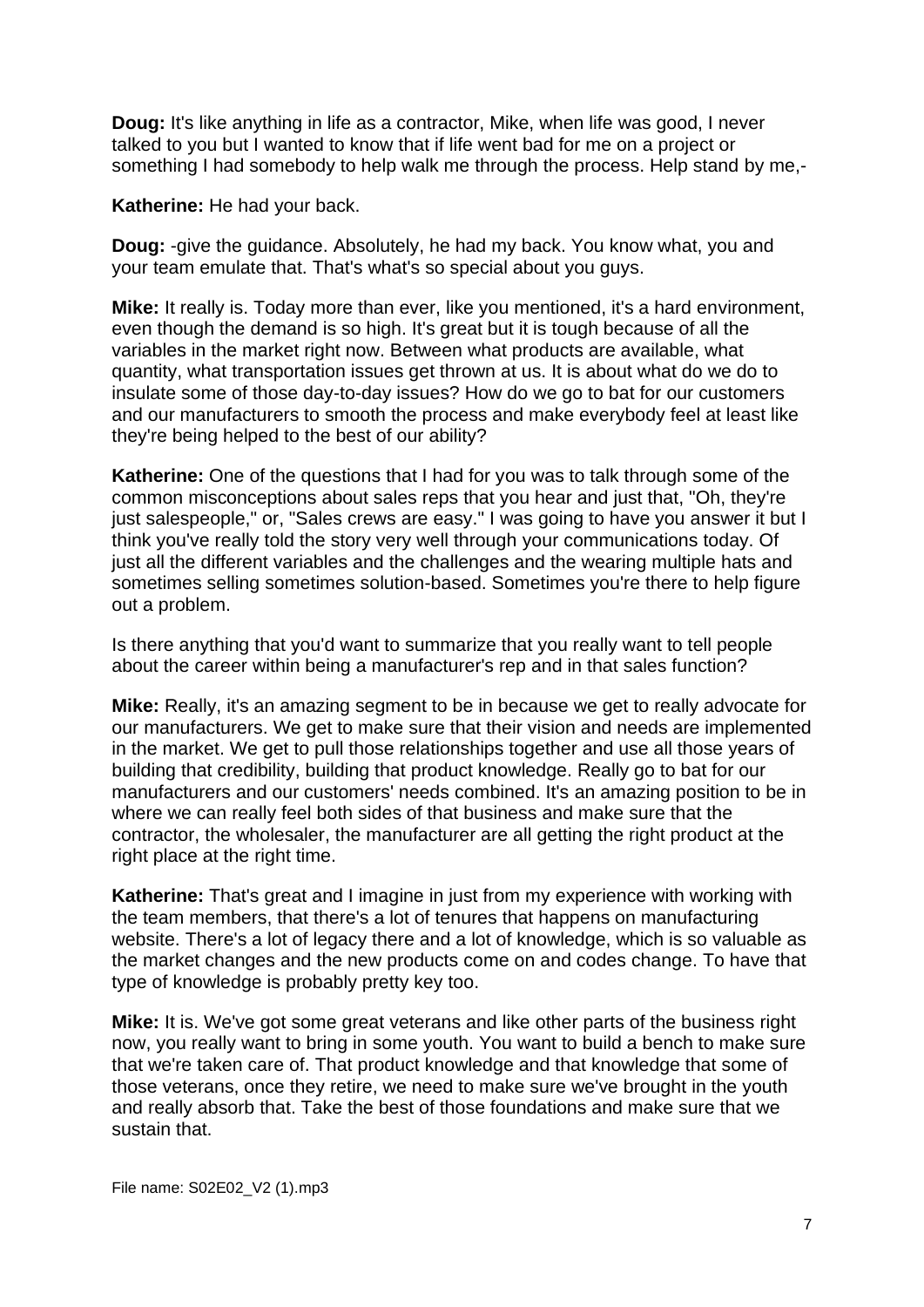On the wholesale side, you've got a lot today where a click of a button and the other opportunities for online are all there, but it really doesn't replace what that face-toface interaction is and where that relationship-building part of our business still sustains. It's still a very steadfast part of our business.

**Katherine:** I would agree.

**Doug:** Absolutely. I always say one of the most valuable daily experiences that I or one of my men would have is when they went to the counter because that person there is giving you the raw truth.

**[laughter]** 

If that sucks, they're going to tell you it sucks and if it works, they're going to say, "Hey, you should try this. It works well."

**Mike:** They will, and then that's what it is. It's making sure we're getting that feed on the street and you should be at job sites. You should be doing trainings in the field. You should be bringing those quality contractors up to the factory. Make sure that we are all listening and understanding where the needs are and make sure that we have a solution to that process.

**Katherine:** I want to talk just a little bit about the trades and I just have a couple ending questions for you here. My first one is as you step back and you look at the trades, what do you see as your hopes and dreams for this industry and where it goes in the future?

**Mike:** I think I really want to make sure that we are helping all these entities that are trying to get new blood into this business. We've talked about it with a lot of the veterans that are going to retire. Do we have the proper amount of youth and apprenticeships being supported into this business? Through our local PHCC, through our different avenues of our associations. Are we doing the proper things as a manufacturer, and reps combined to help them support those apprenticeship programs?

Give them a quality educational program to really excite these youthful guys coming into the business to say, "Look this is a great business. You don't have to go to fouryear if that's not your path. Let's get you into the trades. Let's talk about where we can support this business at a very high level?"

**Katherine:** That's great. Then lastly is, every single one of our podcast, we try to take some action after it. It's not just a bunch of lip service. It's a great dialogue, but we also want to be actionable. It can be a follow-up for later, but I definitely want to see where you can see that Oatey can do a little bit more to help in that area. What could we do? Can we help sponsor event at your local PHCC? Could we do something to support? I know we've done a project in your area with the Miracle Mechanical Project.

We've been trying to support where we can but I definitely would love to hear back from you how we could help a little bit more.